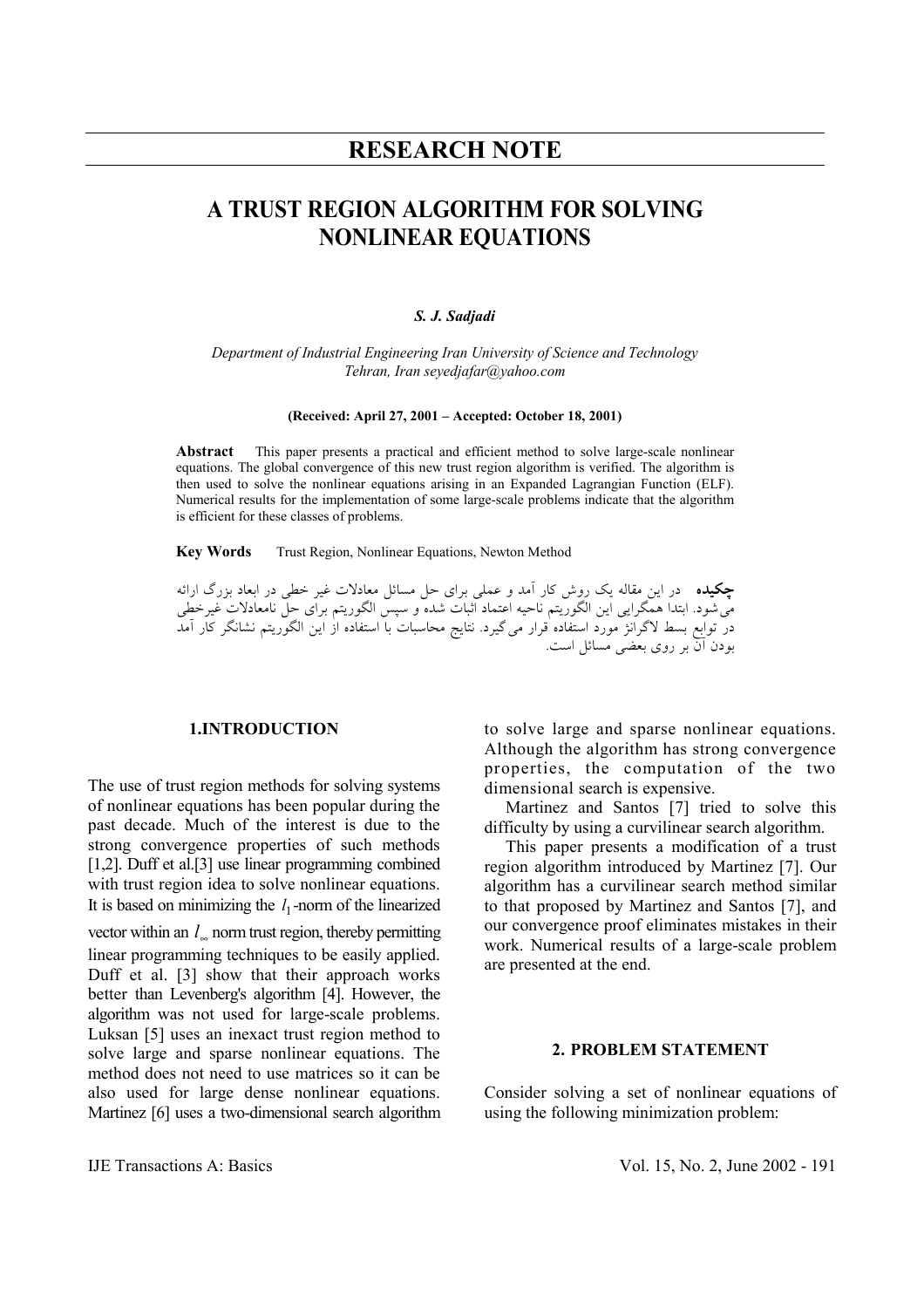$$
\min_{x\in R^n}\,\frac{1}{2}\big\|F(x)\big\|^2
$$

where  $F = (f_1, ..., f_m)^T$  is a  $C^1$ -function and  $\| \cdot \|$ 

represents the Euclidean norm in  $R<sup>n</sup>$ . Martinez's method [6] uses a Gauss-Newton strategy to obtain an approximation of the Newton direction. Bidimensional search methods are then used to find the best direction  $d_{k+1}$ , which is a linear combination of the Newton direction and the Cauchy step at every iteration.

 The algorithm developed by Martinez [6] needs to solve a bi-dimensional search direction several times. This makes the algorithm inefficient in some cases, especially for large-scale problems. Martinez and Santos [7] present a modification of their method, and report that the use of a curvilinear search method can reduce the burden of the computation and significantly simplify the algorithm for practical implementation. However, the curvilinear search plane used in the algorithm statement by Martinez and Santos is different from what they actually developed. In the following section, we present a new curvilinear search method.

 The contributions of the proposed method in addition include the use of a pure Newton direction near optimal solution.

 A convergence proof is given at the end that eliminates the mistakes in the work of Martinez and Santos [7].

### **3. A NEW ALGORITHM WITH CURVILINEAR SEARCH DIRECTION**

In this section we present a proposed algorithm that has similar steps as the algorithm in [7]. We consider that a Newton step tends to provide fast convergence when *x* is close enough to  $x^*$ . Therefore, we switch the bi-dimensional search direction to a pure Newton step when step  $d_k$  is close enough to the final step.

**Algorithm 1** Let  $F: \Omega \subset \mathbb{R}^n \to \mathbb{R}^m, m \ge n$  $F \in C^1(\Omega), \Omega$  an open set. Let  $x^0 \in \Omega$  be an arbitrary initial point,

$$
\eta_{k} \in [0,1), \theta_{1}, \theta_{2} \in [0,1), \theta_{3} \in [0, \frac{1}{2}), \xi \in [0,1)
$$
  

$$
\overline{M} > 0, \underline{M} \in [\theta_{1} \overline{M}, \overline{M}].
$$

Let  $x_k$  be the k-th approximation to the solution. We denote

$$
F_k = F(x_k), J_k = J(x_k), g_k = J_k^T F_k =
$$
  
\n
$$
\frac{1}{2} \nabla ||F(x)||^2 |x_k, D_k = \text{diag}(\sigma_k^1, ..., \sigma_k^n)
$$
\n(1)

where

$$
\sigma_{k}^{i} = \begin{cases} (x_{k}^{i})^{2} & \text{if } (x_{k}^{i})^{2} \in [\underline{M}, \overline{M}], \\ \frac{\underline{M}}{\overline{M}} & \text{if } (x_{k}^{i})^{2} < \underline{M}, \\ \overline{M} & \text{if } (x_{k}^{i})^{2} > \overline{M}. \end{cases}
$$

**Step 1** Compute  $J_k$  and  $g_k$ . If  $g_k = 0$ , stop.

**Step 2** Obtain  $w_k \in R^n$  such that

$$
\left\| \mathbf{J}_{k}^{\mathrm{T}} \mathbf{J}_{k} \mathbf{w}_{k} + \mathbf{g}_{k} \right\| \leq \eta_{k} \|\mathbf{g}_{k}\|.
$$
 (2)

If  $||g_k|| \le \varepsilon$  set  $x_{k+1} = x_k + w_k$  and k=k+1, go to Step 1.

**Step 3** Obtain  $v_k \in R^n$  as the solution of the following bi-dimensional problem:

$$
\min \| \mathbf{J}_{k} \mathbf{v} + \mathbf{F}_{k} \| \quad \text{st.} \quad \left\| \lambda_{1} \mathbf{g}_{k} + \lambda_{2} \mathbf{w}_{k} \right\| \leq \| \mathbf{w}_{k} \| \quad (3)
$$

**Step 4** Set  $d_k^1 = -g_k$  and test the following two conditions for  $v_k$ :

$$
\mathbf{v}_{k}^{\mathrm{T}}\mathbf{g}_{k} \leq -\boldsymbol{\theta}_{1} \|\mathbf{v}_{k}\| \|\mathbf{g}_{k}\| \tag{4}
$$

and

$$
\underline{\mathbf{M}} \|\mathbf{g}_{k}\| \leq \|\mathbf{v}_{k}\| \leq \overline{\mathbf{M}} \|\mathbf{g}_{k}\| \tag{5}
$$

192 - Vol. 15, No. 2, June 2002 IJE Transactions A: Basics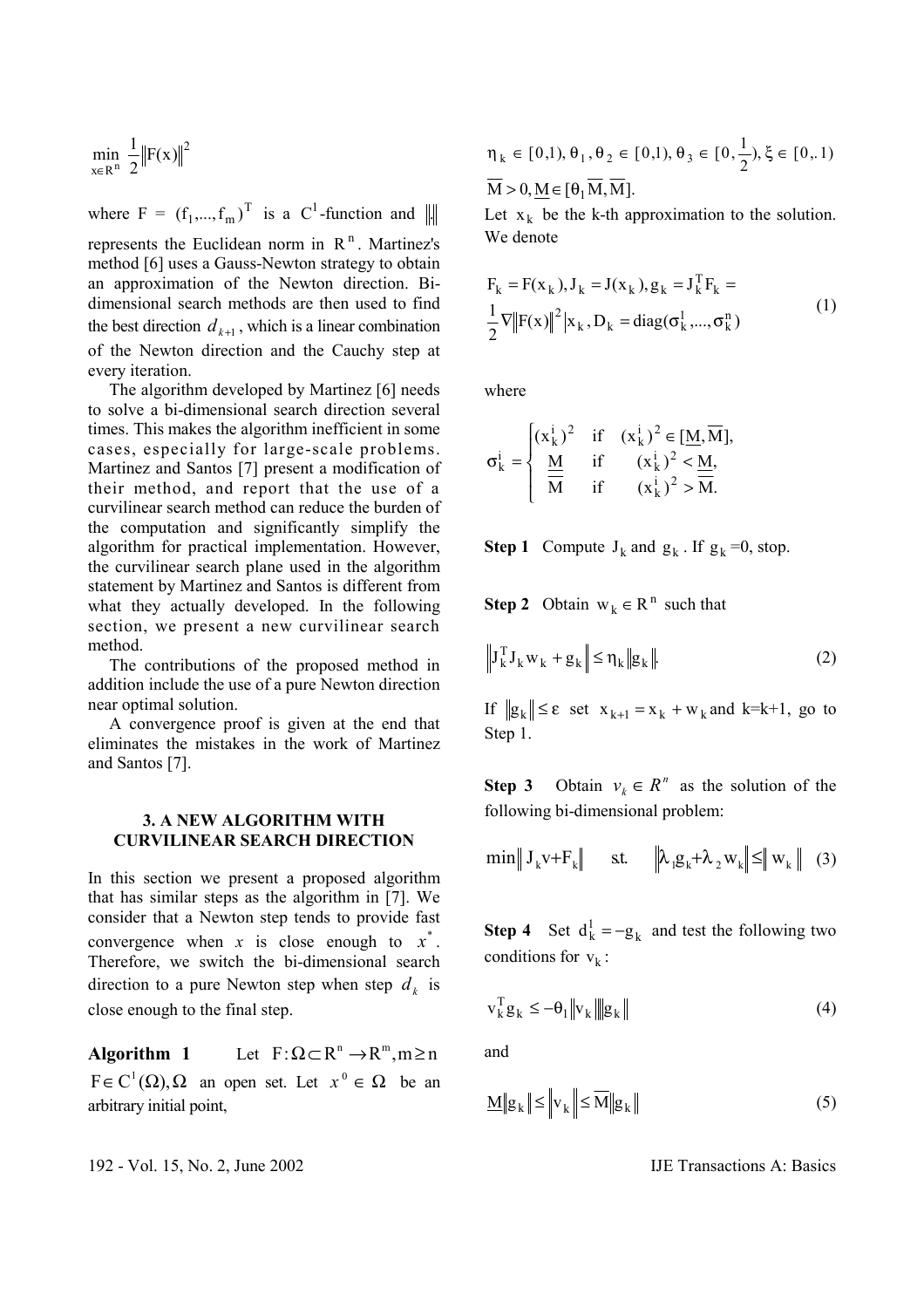If (4) and (5) are satisfied set  $d_2^k = v_k$  otherwise set  $d_2^k = d_1^k$ .

**Step 4** Set  $t = 1$ . Perform Step 5.a to 5.d

(5.a): Set d=d(t)=t<sup>2</sup>d<sub>k</sub><sup>2</sup> + 
$$
\frac{g_k^T d_k^2}{g_k^T d_k^1}
$$
t(1-t<sup>2</sup>)d<sub>k</sub><sup>1</sup> (6)

(5.b): If 
$$
\frac{1}{2} ||F(x_k + d)||^2 \le \frac{1}{2} ||F(x_k)||^2 + \theta_2 g_k^T d
$$
 (7)

go to Step 5.d

**(5.c):** Let  $\hat{t}$  be such that  $\theta_3 \text{d}(t) \le \text{d}(t) \le (1 - \theta_3) \text{d}(t)$ (8)

Replace t by  $\hat{t}$ , go to Step 5.a

**(5.d):**  $d_k = d$ ,  $x_{k+1} = x_k + d_k$ .

 Algorithm (1) has similar steps as the one introduced by Martinez [7]. In Step 5.a, we are using a new curvilinear search algorithm, which is slightly different from the original algorithm.

**Theorem 1.** The Algorithm 1 is well defined. The proof is similar to Martinez and Santos [7] and corrects the mistakes in the original paper.

It is an easy task to show that if  $g_k \neq 0$ , the algorithm can reach Step 5.d in a finite number of iterations. In Step 2 of the algorithm, a system of linear equations is solved. Assuming that the system of equations has full rank, it always has a unique solution. In Step 3, a two-dimensional sub problem is solved and v is in the positive cone determined by  $g_k$  and  $w_k$ . Step 4 does not create any problems. Finally, Step 5 is verified as follows. Let us write

$$
d = d(t) = t^2 d_2 + at(1 - t^2) d_1
$$
, where  $a = \frac{g_k^T d_k^2}{g_k^T d_k^1}$ .

By the definition of  $d_k^1$  and (4) we know that a > 0. By (8), we need to show that (7) is satisfied when t is small enough. By Mean Value Theorem,

$$
\frac{1}{2} \left\| F(x_k + d(t)) \right\|^2 - \frac{1}{2} \left\| F(x_k) \right\|^2
$$
  
=  $g(g_k + \xi(t) d(t))^T d(t)$  (10)

where  $g(x)$  denotes  $\frac{1}{2} \nabla ||F(x)||^2$  and  $0 \le \xi(t) \le 1$ .

 Meanwhile, d (t) is a positive combination of  $d_1$  and  $d_2$  in (6),  $g_k^T d_k^1 < 0$  and  $g_k^T d_k^2 < 0$ . Therefore  $g_k^T d(t) < 0$  for  $t \in [0,1]$ . So, by (10)

$$
\lim_{t \to 0} \frac{\frac{1}{2} \|F(x_k + d(t))\|^2 - \frac{1}{2} \|F(x_k)\|^2}{g_k^T d(t)} = \frac{g(x_k + \xi(t) d(t))^T d(t)}{g_k^T d(t)} = \frac{g(x_k)^T d_k^T}{g(x_k)^T d_k^T}
$$
\n(11)

Taking limits on both sides of (11), we have

$$
\frac{\frac{1}{2} \left\| F(x_k + d_k^1) \right\|^2 - \frac{1}{2} \left\| F(x_k) \right\|^2}{g_k^T d_k^1} = 1
$$
 (12)

Therefore, given  $\theta_2 \in (0,1)$ , there exists  $\hat{t} > 0$ such that

$$
\frac{\frac{1}{2} \|F(x_k + d(\hat{t}))\|^2 - \frac{1}{2} \|F(x_k)\|^2}{g_k^T d(\hat{t})} \ge \theta_2
$$
\n(13)

for  $t \in (0, \hat{t})$ . Thus, using  $g_k^T d(\hat{t}) < 0$ , we obtain (7). This completes the proof.

**Theorem 2.** Assume that  $(x_k)$  is generated by algorithm 1, Then: If there exists  $c > 0$  such that  $||g_k|| \leq c$  for all  $k=0,1,2,...$  and  $x^* \in \Omega$  is a limit point of  $(x_k)$ , then  $J(x^*)^T F(x^*) = 0$ .

**(a)** Let  $\varepsilon > 0$ . If  $x \in \Omega : ||F(x)||^2 \le ||F(x^0)||^2$  is compact, then there exists  $k \in N$  such that  $J(x_k)^T F(x_k) \leq \varepsilon$ .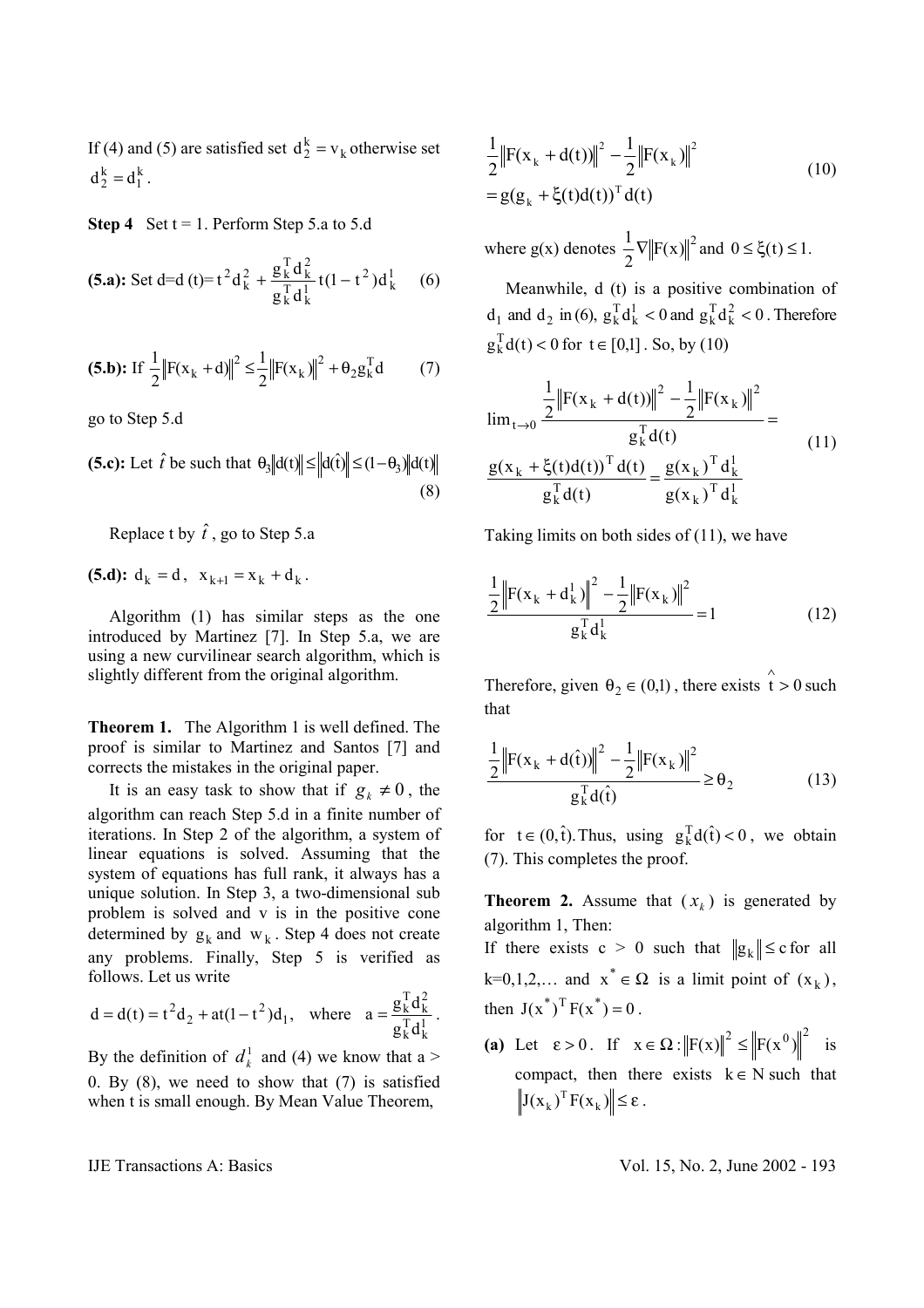- **(b)** Let  $x^*$  be a strict local minimizer of f in  $\Omega, \varepsilon \ge 0$ . Then there exists  $\varepsilon_1 > 0$  such that  $\mathbf{x}_{k} - \mathbf{x}^{*} \leq \varepsilon_{1}.$
- (c) If  $x^*$  is a local minimizer of  $||F(x_k)||^2$  and an isolated stationary point in  $\Omega$ , then there exists  $\varepsilon > 0$  such that  $\lim x_k = x^*$ , whenever  $\left\|x^0 - x^*\right\| \leq \varepsilon$ .

**Proof 2** We prove that if the inequality  $\|\mathbf{d}_k\| \le \|\mathbf{d}_k^2\|$  in (8) is changed to  $\|\mathbf{d}_k\| \le K \|\mathbf{d}_k^2\|$  for some constant K, it will become a simple case of the algorithm 3.1 of [6]. It is clear that the Equations 4 and 6 and the definition of  $d_k^1$  implies that  $d_k \in C(d_k^1, d_k^2)$ . It can be also verified that  $d_k^1$  satisfies:

$$
\mathbf{g}_{k}^{\mathrm{T}} \mathbf{d}_{k}^{1} \leq -\theta_{1} \left\| \mathbf{d}_{k}^{1} \right\| \left\| \mathbf{g}_{k} \right\| \tag{14}
$$

In fact,

$$
\frac{\left\|g_{k}^{T}d_{k}^{1}\right\|}{\left\|g_{k}\right\|\left\|d_{k}^{1}\right\|}=\frac{\left\|g_{k}^{T}D_{k}g_{k}\right\|}{\left\|g_{k}\right\|\left\|D_{k}g_{k}\right\|}\geq\frac{M}{M}\frac{\left\|g_{k}\right\|^{2}}{\left\|g_{k}\right\|\left\|g_{k}\right\|}=\underline{M}/\overline{M}\geq\theta_{1}\left(15\right)
$$

 Therefore, (14) is proved. Now, by (4) and (5) and the choice of  $d_k^2$  we have:

$$
g_{k}^{T} d_{k}^{2} \leq -\theta_{1} \left\| d_{k}^{2} \right\| \left\| g_{k} \right\|
$$
 (16)

Hence the axiom (2) of [6] is satisfied. By definition of  $d_k^1$ , we have:

$$
\underline{\mathbf{M}} \|\mathbf{g}_{k}\| \le \left\| \mathbf{d}_{k}^{1} \right\| \le \overline{\mathbf{M}} \|\mathbf{g}_{k}\| \tag{17}
$$

Hence, by  $(4)$ ,  $(5)$ , the axiom  $(9)$  of  $[6]$  is also satisfied. On the other hand, by (7), the axiom (9) of [6] holds. Finally, we prove the inequality of  $\|\mathbf{d}_k\| \leq K \|\mathbf{d}_k^2\|$ . From the Expression 9 for d(t) it

implies that  $d'(t) = 2td_k^2 + a(1-3t^2)d_k^1$  $d'(t) = 2td<sub>k</sub><sup>2</sup> + a(1-3t<sup>2</sup>)dt$ 

Therefore, if  $\gamma(t) = ||d(t)||^2$ , for  $t \in [0,1]$ , there is

$$
\gamma'(t) = 2d'(t)^{T} d(t) =
$$
  
\n
$$
2(2td_{k}^{2} + a(1-3t^{2})d_{k}^{T})^{T} (t^{2}d_{k}^{2} + at(1-t^{2})d_{k}^{T}) =
$$
  
\n
$$
2 [2t^{3}d_{k}^{2^{T}}d_{k}^{2} + 2at^{2}(1-t^{2})d_{k}^{T}d_{k}^{2} + at^{2}(1-3t^{2})d_{k}^{T}d_{k}^{2}
$$
  
\n
$$
+ a^{2}t(1-3t^{2})(1-t^{2})d_{k}^{T}d_{k}^{T} =
$$
  
\n
$$
4t^{3} ||d_{k}^{2}||^{2} + [4a^{2}(1-t^{2}) + 2at^{2}(1-3t^{2})]d_{k}^{T}d_{k}^{2}
$$
  
\n
$$
+ 2a^{2}t(1-3t^{2})(1-t^{2}) ||d_{k}^{T}||^{2}
$$
  
\n
$$
\leq 4||d_{k}^{2}||^{2} + 6ad_{k}^{T}d_{k}^{2} + 2a^{2} ||d_{k}^{T}||^{2}
$$
  
\n
$$
\leq 4\overline{M}^{2} ||g_{k}||^{2} + \frac{6||g_{k}|| ||d_{k}^{2}|| ||d_{k}^{T}||}{\theta_{1} ||g_{k}|| ||d_{k}^{T}||} +
$$
  
\n
$$
2||g_{k}|| ||d_{k}^{2}|| ||d_{k}^{T}||
$$
  
\n
$$
\theta_{1} ||g_{k}|| ||d_{k}^{T}||
$$
  
\n
$$
\leq 4\overline{M}^{2} ||g_{k}||^{2} + \frac{6\overline{M}^{2} ||g_{k}||^{2}}{\theta_{1}} + \frac{2\overline{M}^{2} ||g_{k}||^{2}}{\theta_{1}}
$$
  
\n
$$
\leq 4\overline{M}^{2} ||g_{k}||^{2} + \frac{6\overline{M}^{2} ||g_{k}||^{2}}{\theta_{1}} + \frac{2\overline{M}^{2} ||g_{k}||^{2}}{\theta_{1}}
$$
  
\n
$$
\leq (4\overline{M}^{2} + \frac{6\
$$

Therefore, for 
$$
t \in [0,1]
$$
,  
\n
$$
||d(t)||^2 = \gamma(t) \le \gamma(1) + \max_{t \in [0,1]} |\gamma'(t)| \le ||d_k^2||^2 + C_1 ||g_k||^2 \le ||d_k^2||^2 + \frac{C_1 ||d_k^2||^2}{\underline{M}^2} = (1 + \frac{C_1}{\underline{M}^2}) ||d_k^2||^2.
$$
\nThus (18) is satisfied with  $K = \sqrt{1 + \frac{C_1}{\underline{M}^2}}$  and the proof is complete.

# **4. MOTIVATION**

In this section, the motivation of using a curvilinear search direction similar to the one introduced in [7]

194 - Vol. 15, No. 2, June 2002 IJE Transactions A: Basics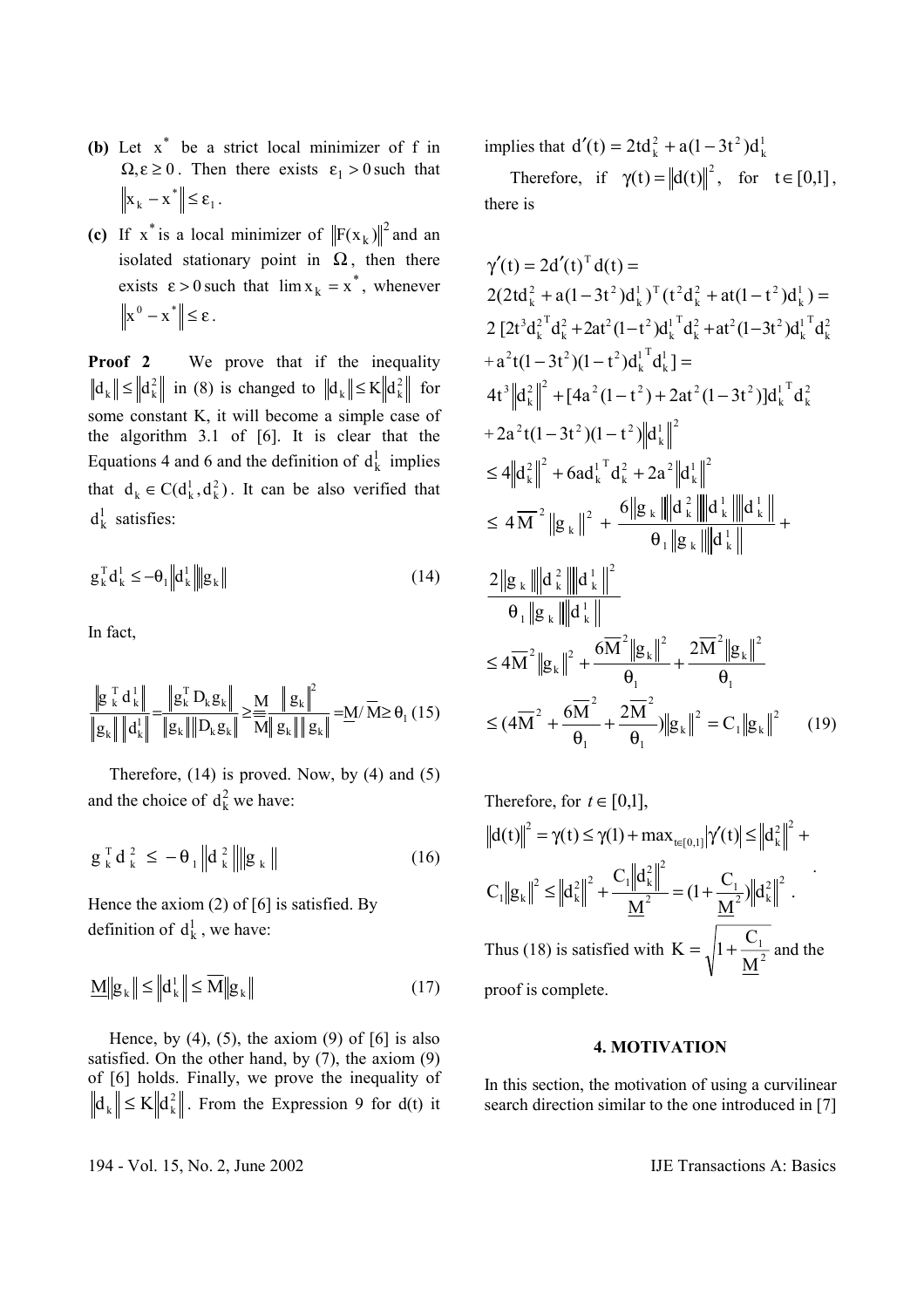| $\mathbf n$ | q    | Curvilinear +Newton(CM) |                |           | Curvilinear |                |           |
|-------------|------|-------------------------|----------------|-----------|-------------|----------------|-----------|
|             |      | Iter.                   | $ h _{\infty}$ | CPU(Sec.) | Iter.       | $ h _{\infty}$ | CPU(Sec.) |
| 120         | 96   | 28                      | 6.46E-09       | 21.63     | 41          | $1.01E-10$     | 38.98     |
| 240         | 192  | 34                      | 8.55E-09       | 60.05     | 39          | 1.78E-10       | 85.49     |
| 360         | 288  | 48                      | 1.36E-08       | 139.05    | 35          | 5.79E-10       | 123.06    |
| 480         | 384  | 40                      | 3.99E-11       | 162.29    | 37          | 9.18E-11       | 200.16    |
| 600         | 480  | 29                      | 2.53E-11       | 147.33    | 28          | 4.89E-11       | 163.08    |
| 720         | 576  | 31                      | 2.54E-11       | 185.38    | 30          | 4.09E-11       | 215.10    |
| 1200        | 960  | 35                      | 3.16E-11       | 370.29    | 30          | 8.39E-11       | 416.28    |
| 2400        | 1920 | 44                      | 3.37E-10       | 820.70    | 29          | 6.08E-11       | 923.42    |
| 3600        | 2880 | 45                      | 4.63E-07       | 1639.93   | 48          | 2.66E-09       | 3852.65   |
| 4800        | 3840 | 53                      | 8.58E-07       | 2808.88   | 55          | 4.54E-09       | 7567.43   |
| 7800        | 6240 | 55                      | 9.83E-07       | 4961.97   | 55          | 4.54E-09       | 10433.95  |
| 10800       | 8640 | 50                      | 2.88E-06       | 5983.10   | 53          | 1.00E-09       | 19845.60  |

**TABLE 1. The Summary of the Use of Algorithm 1.** 

is explained. Since  $d(t)$  lies in the positive cone generated by  $d_k^1$  and  $d_k^2$  for all  $t \in [0,1]$  and it is desired to have a negative gradient direction when the step is infinitesimal, the search direction is assumed to be tangent to  $\mathbf{d}_{k}^{1}$  for small step t. (Note that  $d_k(1) = d_k^2, d_k(0) = 0, a > 0$ . Let h be the orthogonal projection of  $d_k^2$  on the orthogonal complement of the line generated by  $d_k^1$ , related to the norm  $\|.\|_{\mathbb{R}^{-1}} (\|z\|_{\mathbb{R}^{-1}}^2 = z^{\mathrm{T}} D_k^{-1} z)$ k <sup>2</sup>  $\overline{a}$ <sup>T</sup>  $D_k^{-1}$   $\left\| \cdot \right\|$   $D_k^{-1}$  $_{-1}$  (||z|| $_{\mathbf{D}_{\mathbf{C}}^{-1}}^{2}$  =  $\mathbf{Z}^{\mathrm{T}} \mathbf{D}_{\mathbf{k}}^{-1} \mathbf{Z}$  for all  $\mathbf{Z} \in \mathbf{R}^{n}$ ), Therefore,

$$
h=d_{\mathrm{k}}^{2}-\frac{d_{\mathrm{k}}^{2^{\mathrm{T}}}D_{\mathrm{k}}^{-1}d_{\mathrm{k}}^{1}}{d_{\mathrm{k}}^{1^{\mathrm{T}}}D_{\mathrm{k}}^{-1}d_{\mathrm{k}}^{1}}d_{\mathrm{k}}^{1}\,,
$$

But  $d_k^1 = -D_k g_k$ , hence,

$$
h = d_k^2 - \frac{g_k^T d_k^2}{d_k^T d_k^1} d_k^1.
$$

 For each point z in the plane spanned by  $(d_k^1, h)$  may be expressed as  $z = y_1 d_k^1 + y_2 h$ .

 $d_k^2$  corresponds to  $y_1 = \frac{g_k \mathbf{u}_k}{g_k^T d_k^1}, y_2 = 1$  $y_1 = \frac{g_k^T d_k^2}{g_k^T d_k^T}$ ,  $y_2$ k T k 2 k T  $y_1 = \frac{g_k u_k}{T_1}$ ,  $y_2 = 1$ . A simple

curve proposed by Martinez [7] has the following form:

$$
P = \{ z = y_1 d_k^1 + y_2 h \mid y_2 = \left( \frac{g_k^T d_k^1}{g_k^T d_k^2} y_1 \right)^2 \},
$$

and the curve used by Martinez and Santos, in the coordinate  $(y_1, y_2)$  has the form:

$$
P = \{ z = y_1 d_k^1 + y_2 h | y_1 = \frac{g_k^T d_k^2}{g_k^T d_k^T} (-y_2^{\frac{3}{2}} + y_2 + \sqrt{y_2}) \}.
$$

# **5. NUMERICAL IMPLEMENTATION AND RESULTS**

In this section some numerical results for the implementation of the curvilinear search method to solve a large-scale problem from water resources management are presented. The problem has the form of the minimization of a quadratic objective function,  $f(x)$ , subject to some equality constraints,  $h(x)$ , and some bound constraints,  $g(x)$ . The

#### IJE Transactions A: Basics Vol. 15, No. 2, June 2002 - 195